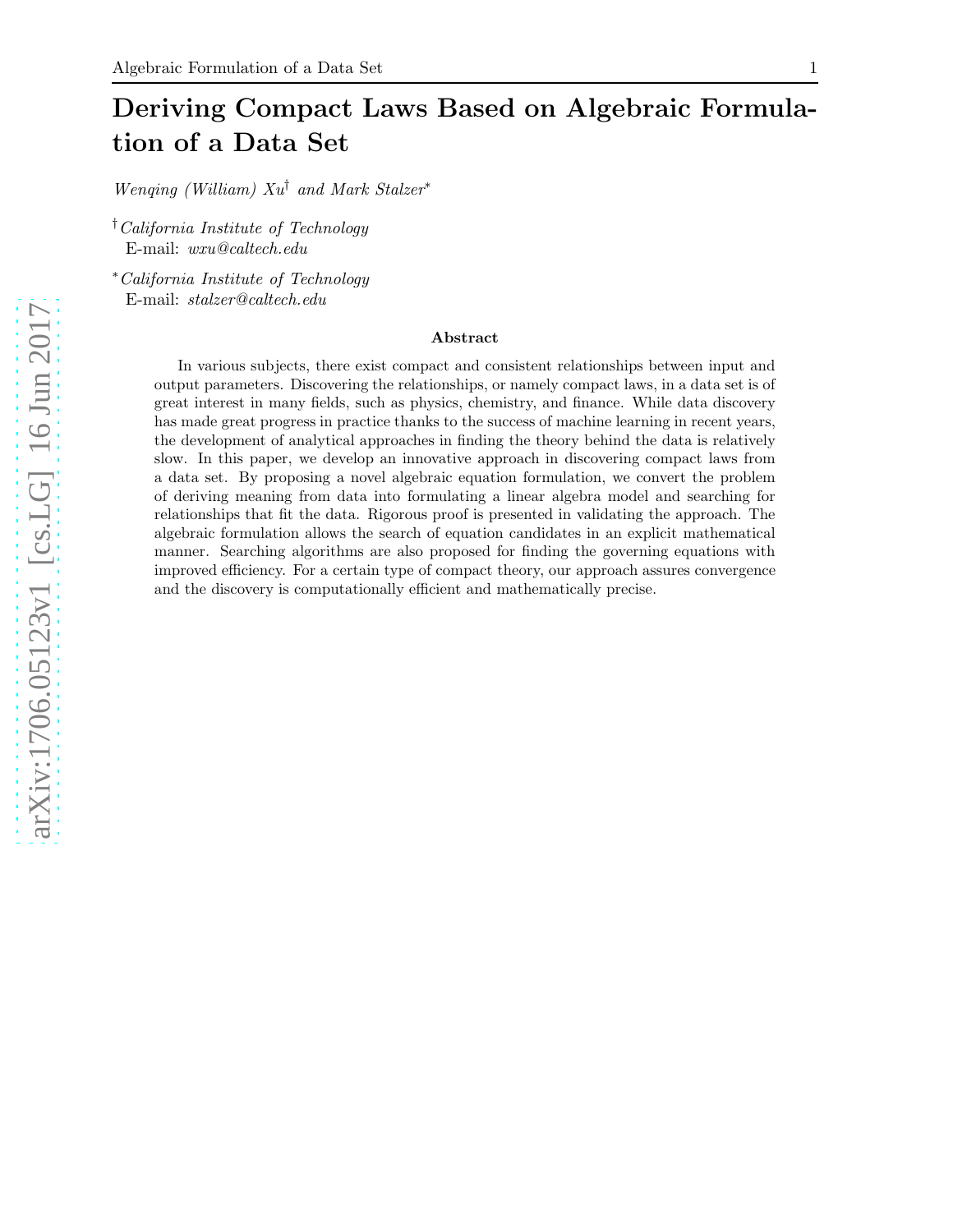# 1 Introduction

Data driven discovery, which involves finding meaning and patterns in data, has been experiencing significant progress in quantifying behaviors, complexity, and relationships among data sets [\[1\]](#page-13-0). In various subjects, such as physics, chemistry, and finance, there exist relationships between various parameters. These relationships can be discovered by proofs, conjecture, or approximated using assumptions via the scientific method. The scientific method has been the mainstay of understanding the laws that govern the universe. The method is based on observations that provide data in order to develop theories to predict future observations. It often starts with a mathematical hypothesis which is then verified by seeing how well the observed data fits a hypothesized model. However, the scientific method is rarely applied in the converse, formulating a plausible mathematical hypothesis using data. Algorithms are developed to autonomously discover these relationships using sets of data alone, organized into input and output data. This is accomplished by proposing a series of candidate equations, plugging in the values of the data set into each equation, and determining how well the data fits each equation, typically using least squared methods. Notable progress has been made in applying different approaches [\[2\]](#page-13-1).

Despite the progresses, challenges still exist. One problem with existing approaches is that without any assumptions on the relationship's format, arriving at the desired candidate equation is computationally slow. To address this, there are various algorithms that enumerate through these candidates. These algorithms must use some method of quantifying equation complexity in order to organize its enumeration and ensure every candidate equation of that complexity is written. One such method is the representation of an equation as a tree, where the nodes represent operators, the leaves represent data, and the complexity calculated as the sum of nodes and leaves [\[3\]](#page-13-2). However, this still means that the number of candidates increases exponentially with respect to complexity, meaning any brute-force algorithm causes high complexity equations to take an unreasonable amount of time to reach and verify against the data [\[4\]](#page-13-3).

The second problem is about constants. Many natural relationships have constants as part of their equations. An algorithm that enumerates through candidate equations does not take into account its constants. The Pareto frontier technique can be used to calculate these constants for the candidate equations. However, this method only gives you an approximation of the constants. In addition, this method does not explicitly rule out any candidate equations, as it accepts candidate equations and constants with a squared residual within a bound [\[3\]](#page-13-2). The sparsity of a given data set can also be used to bound the coefficients of the desired compact law [\[5\]](#page-14-0). To the knowledge of the authors, there is currently no algorithm that explicitly rejects candidate equations that cannot be fitted with constants to the data, and also explicitly finds constants that allow candidate equations to be fitted to the data.

The third problem is on narrowing down the enumeration for the candidate equations. Bruteforce methods lead to an unacceptable program run time [\[6\]](#page-14-1). To combat this, algorithms have employed genetic algorithms and neural networks to introduce speed-ups in the program. Genetic algorithms introduce slight mutations in a candidate equation to single out operators and constants that fit the data well [\[7\]](#page-14-2). Mutated equations that are promising, through some metric, generate equations with similar attributes, some with further mutations. This process is repeated until a candidate equation is found that can fit the data [\[8\]](#page-14-3).

To combat the challenges, various approaches have been proposed. Machine learning based on the Neural Networks has shown its effective way in developing relationships using high through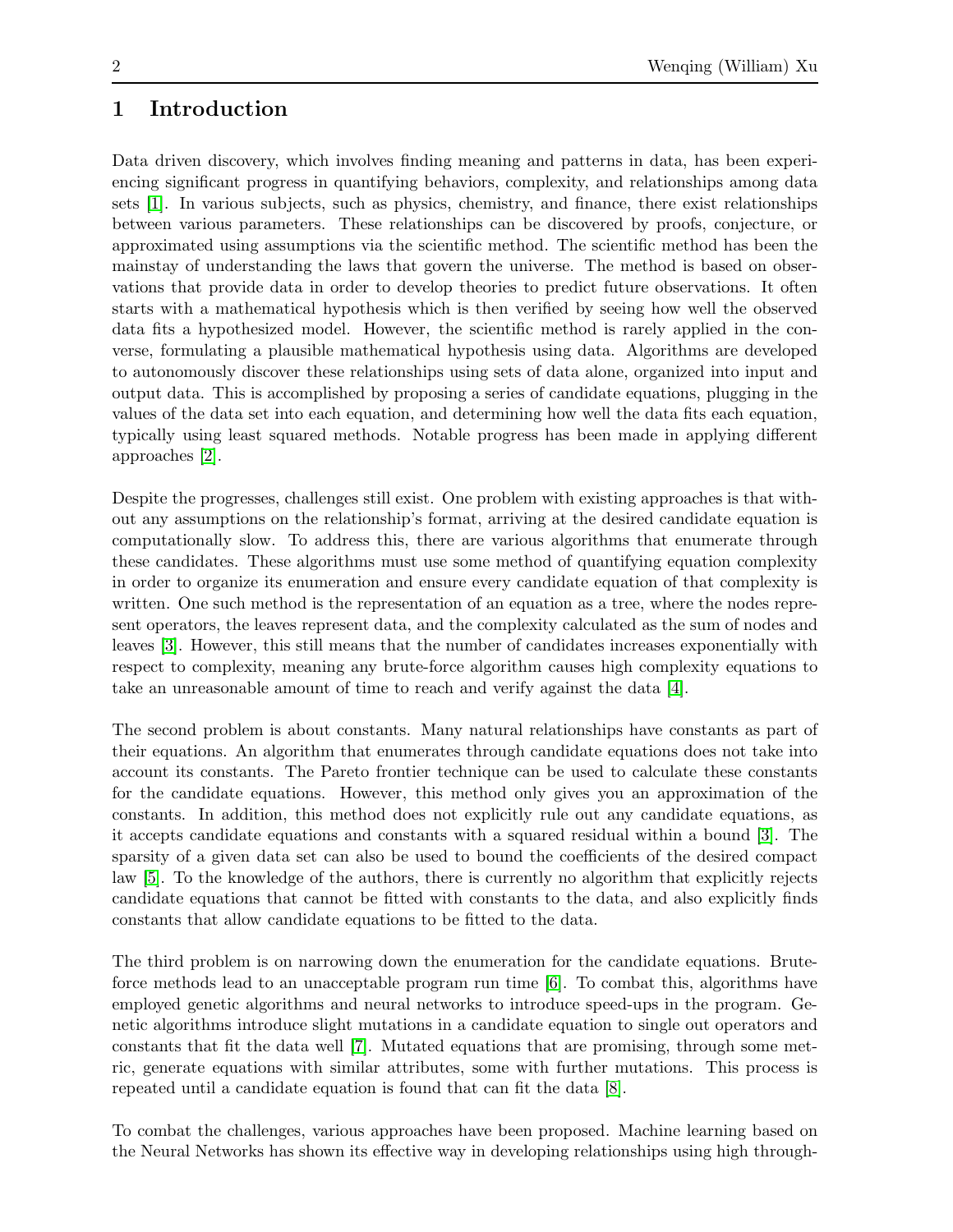put experimental data in novel ways [\[9\]](#page-14-4). It is recognized that, for many applications, it is far easier to train a system using desired input-output examples than enumerating rules to obtain the desired response. Although convergence to the desired input-output relationships can be achieved via intensive and extensive training, there are no methods to prove that these machine learning algorithms converge onto a natural law based on the data [\[10\]](#page-14-5).

A new and prospective area of data-driven discovery is the development of automated science. Automated science involves creating algorithms that analyze data sets in order to create compact laws governing that data. A compact law refers to mathematically explicit description or equation that exactly describes the data [\[11\]](#page-14-6). Among recent advances, one approach is based on statistical and model driven methods, for example, the use of Bayesian probabilistic methods and Markov models [\[12\]](#page-14-7) as the basis of an intelligent system [\[13\]](#page-14-8), and the expectation maximization algorithm, which converges to a maximum likelihood estimate based on incomplete data [\[14\]](#page-14-9). Linear algebraic methods are applied to this field in order to improve run time and ensure convergence to a compact law. One such method is the use of randomized algorithms to decompose and diagonalize sparse matrices. As a result, this can be used to approximate a time dependent system, such as the Maxwell equations, using a Markov model, and thus approximate a system's behavior over time [\[15\]](#page-14-10). In addition, the use of proper orthogonal decomposition on some sets of data can identify linearly dependent data sets to quickly classify bifurcation regimes in non-linear dynamical systems [\[16\]](#page-14-11). Further, a method of using a library of functions acting on a sparse vector of constants. The resulting linear equation is then evaluated according to the data. This method was used to re-derive the equations governing the chaotic Lorentz system and fluid vortex shedding behind an obstacle [\[17\]](#page-14-12). However, this method relies on separating data into independent and dependent variables. The independent variables are used to construct the function library and generate the compact law governing the dependent variables. Not all data can be cleanly separated into dependent and independent variables, so a method of incorporating all variables into a compact law is needed.

In this paper, we develop an innovative approach in discovering compact laws. We propose a novel algebraic equation formulation such that constant determination and candidate equation verification can be explicitly solved with low computational time. The algebraic formulation allows us to represent the evolution of equation candidates in an explicit mathematical manner. We also derive general methods for searching through a family of candidate equations and verifying them with respect to the data. The searching algorithms are defined conventionally and using a finite field to improve running time. The assumption of our approach on the compact law is that it is in some general format and incorporates only constants and variables related to the provided data. There are no assumptions on the data. We show that there is guaranteed convergence toward a valid equation candidate. Thus, for a specific type of compact theory, the discovery can be computationally efficient and mathematically precise. The proposed approach may have implications in many fields of data science, such as re-deriving natural laws of Physics, speculating in finance, and modeling chaotic, non-linear systems.

The paper is organized as follows. In section [2,](#page-3-0) algebraic formulation is proposed for discovering equation candidates in a data set. An algorithm format to determine and verify if a candidate equation fits the data with respect to constants is presented. Proof of theorems for equation validation is shown in section [3.](#page-5-0) In section [4,](#page-7-0) search algorithms are proposed in finding candidate equations. We show the algorithm based on finite field sieve has improved performance over the exhaustive search algorithm. In section [5,](#page-11-0) numerical results are presented using the proposed approach to re-derive the van der Waals equation from raw data, followed by concluding remarks in section [6.](#page-12-0)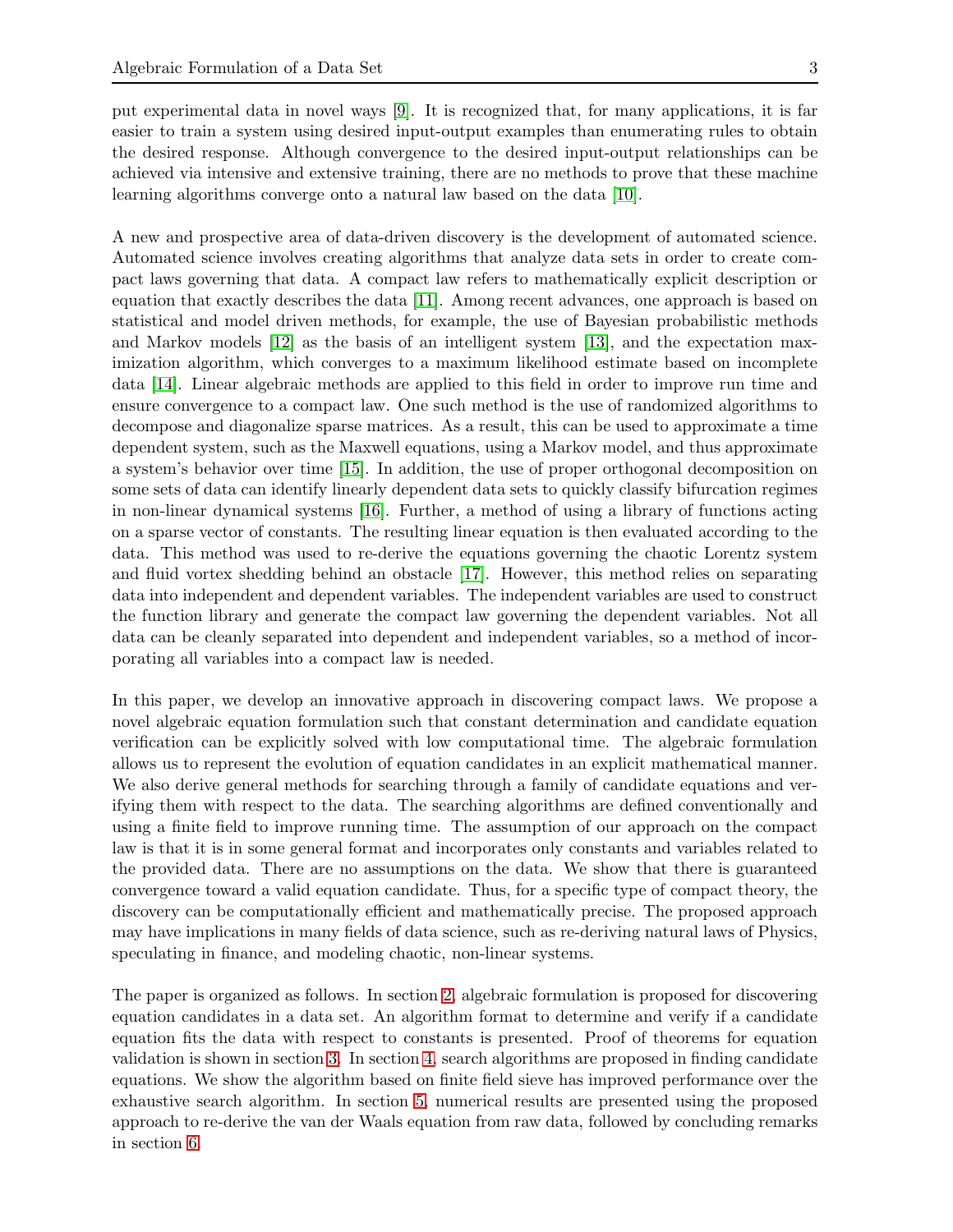# <span id="page-3-1"></span><span id="page-3-0"></span>2.1 Virtual Experiment Setup

Suppose we are presented with some data set, which are the inputs and outputs of some number of experiments. However, we do not know what data are the inputs and outputs. For each category of the data, every data entry must correspond to an experiment. We can organize the data set in the format of a virtual experiment, as in a set of categories of data that relate to one another.

Denote a set of  $n$  characters representing the categories of our inputs/outputs for the virtual experiment as

$$
F = \{F_1, \ldots, F_n\} \tag{1}
$$

as the set of n characters representing the categories of our inputs/outputs.

For example, consider a virtual experiment that allows us to re-derive the classical force laws. This experiment involves two particles on a plane, some distance apart. Particle one has mass, charge, and velocity, while the other is a fixed mass and charge. Both are in a uniform magnetic field perpendicular to the plane. The set of input categories would be the masses of the two particles,  $m_1, m_2$ , the charges of the two particles,  $q_1, q_2$ , the distance between the two particles, r, the velocity of the first particle,  $v_1$ , and the strength of the magnetic field,  $B$ . This is denoted as

$$
F = \{m_1, m_2, q_1, q_2, r, v_1, B, a\}.
$$

As a result, the data sets which we will fit our force law equations onto will be of the form

$$
\{m_{1,t}, m_{2,t}, q_{1,t}, q_{2,t}, r_t, v_{1,t}, B_t, a_t\}, 1 \le t \le r.
$$

The data from the force law experiment may be separated into input and output categories. However, given a data set, we need not assume whether each data category is an input or an output to discover an equation that describes the data. We can generalize the equations to only be in terms of the data set categories and constants, regardless of whether those categories are inputs or outputs.

# 2.2 Equation Search Algorithm Format

We define an equation search algorithm as a search algorithm that enumerates through equation candidates of a certain format, verifies them, and returns those that describe the data. The format for algebraic equation candidates, outputs of our search algorithm, will be of the form

$$
0 = A_1 + \dots + A_s \tag{2}
$$

where all  $A_i$ ,  $1 \leq i \leq s$  is in the form

$$
A_i = F_1^{f_1} \dots F_n^{f_n}, f_j \in Z^+ \cup \{0\}, 1 \le j \le n,
$$
\n<sup>(3)</sup>

and for  $\forall A_i, A_i \neq A_1, \ldots, A_{i-1}, A_{i+1}, \ldots$  under permutation of the elements of F.

This format includes all possible algebraic equations involving elements of F under constants. Let expression  $A_i$  evaluated with values  $F_{1,t}, \ldots, F_{n,t}$  be denoted as  $A_{i,t}$ . We then define how an equation candidate is determined to describe the data set.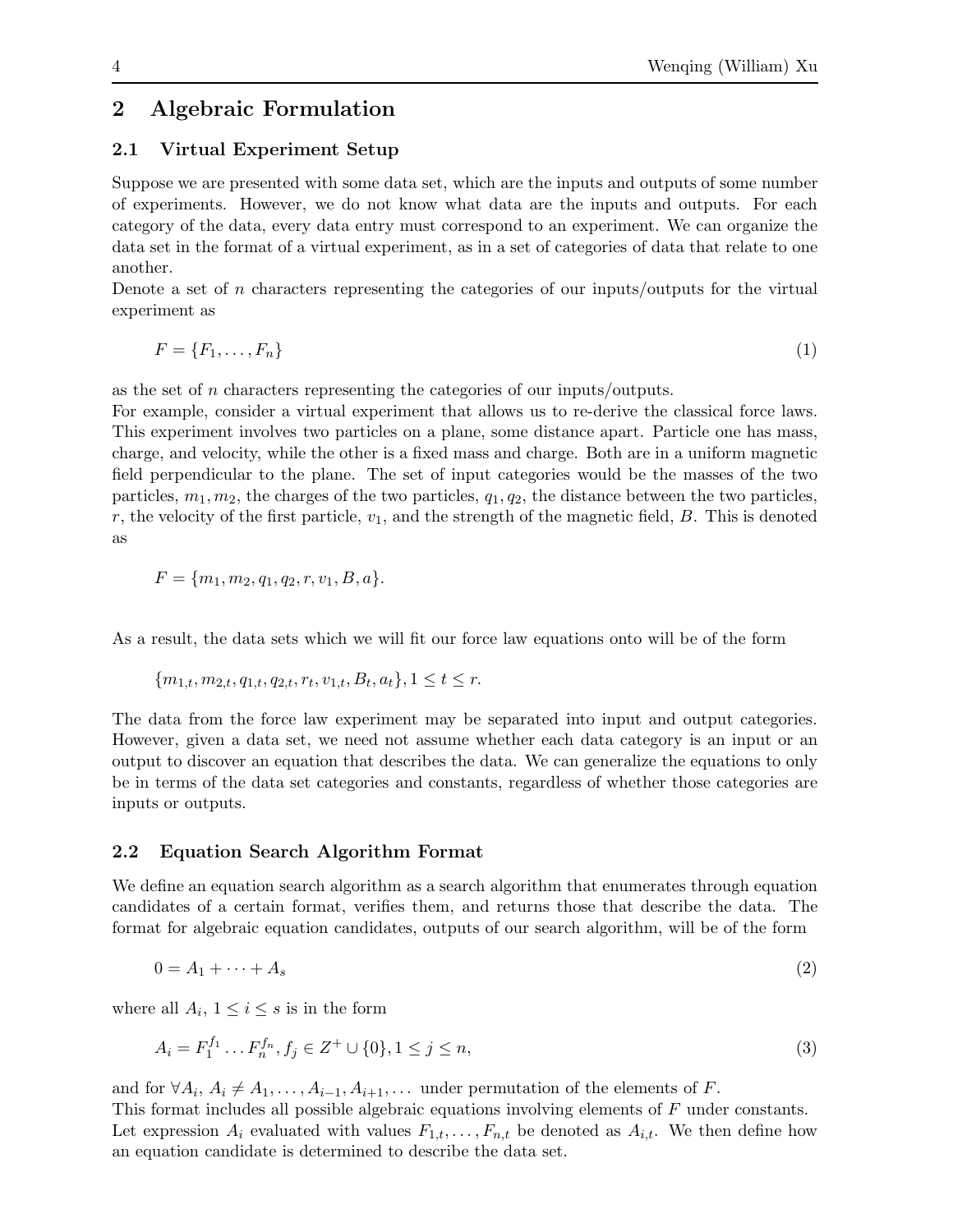<span id="page-4-1"></span>**Definition 1.** Define a "valid equation candidate" of size s and degree d as an equation such that for all r experiments, there exists a unique  $k_2, \ldots, k_s \in R$  such that for each experiment t,

$$
0 = A_{1,t} + k_2 A_{2,t} + \dots + k_s A_{s,t},
$$
\n<sup>(4)</sup>

and the maximum exponent of any  $F_j$  of all  $A_l$  is d.

A valid equation candidate for the force laws [\[18\]](#page-14-13) described in section [2](#page-3-1).1 is  $0 = m_1 m_2 +$  $q_1q_2 + q_1v_1Br^2 + m_1ar^2$ .

#### 2.3 Determination of Constants

Suppose we have some equation candidate

$$
0=A_1+\cdots+A_s.
$$

We then evaluate this equation for the  $r$  virtual experiments, obtaining the numerical values of all  $F_j$ , and thus  $A_i$ . As a result, we can evaluate for the constants  $k_2, \ldots, k_s$  by solving the resulting matrix equation

<span id="page-4-0"></span>
$$
\begin{bmatrix} -A_{1,1} \\ \vdots \\ -A_{1,r} \end{bmatrix} = \begin{bmatrix} A_{2,1} & \dots & A_{s,1} \\ \vdots & \ddots & \vdots \\ A_{2,r} & \dots & A_{s,r} \end{bmatrix} \begin{bmatrix} k_2 \\ \vdots \\ k_s \end{bmatrix} . \tag{5}
$$

Equation [\(5\)](#page-4-0) is equivalent to the matrix equation

$$
\begin{bmatrix} 0 \\ \vdots \\ 0 \end{bmatrix} = \begin{bmatrix} A_{2,1} & \dots & A_{s,1} \\ \vdots & \ddots & \vdots \\ A_{2,r} & \dots & A_{s,r} \end{bmatrix} \begin{bmatrix} k_2 \\ \vdots \\ k_s \end{bmatrix} - \begin{bmatrix} -A_{1,1} \\ \vdots \\ -A_{1,r} \end{bmatrix}.
$$
 (6)

Definition 2. Let a data matrix of equation candidate

 $0 = A_1 + \cdots + A_s$ .

with  $r$  experiments be defined as

$$
\begin{bmatrix}\nA_{2,1} & \dots & A_{s,1} \\
\vdots & \ddots & \vdots \\
A_{2,r} & \dots & A_{s,r}\n\end{bmatrix}
$$
\n(7)

**Definition 3.** Let  $A^*$  denote the conjugate transpose of A such that if

$$
A = \begin{bmatrix} A_{2,1} & \dots & A_{s,1} \\ \vdots & \ddots & \vdots \\ A_{2,r} & \dots & A_{s,r} \end{bmatrix},
$$
  

$$
A^* = \begin{bmatrix} \overline{A_{2,1}} & \dots & \overline{A_{2,r}} \\ \vdots & \ddots & \vdots \\ \overline{A_{s,1}} & \dots & \overline{A_{s,r}} \end{bmatrix}.
$$
 (8)

where  $\overline{A_{i,j}}$  is defined as the complex conjugate of  $A_{i,j}$ .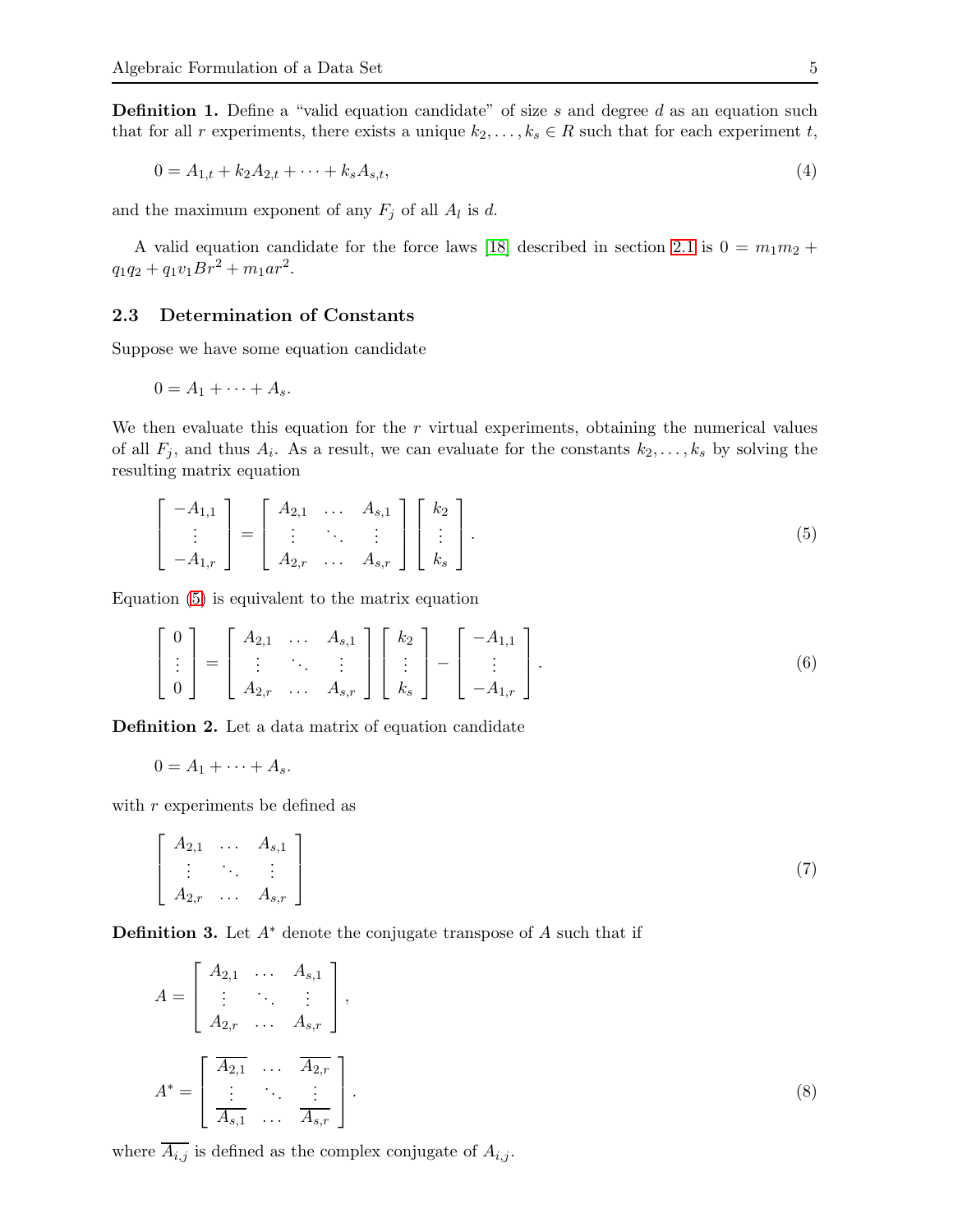<span id="page-5-1"></span>**Definition 4.** The Moore-Penrose left pseudoinverse of  $A \in M(m, n, R)$  is defined as  $A^+ \in$  $M(n, m, R), m, n \in \mathbb{Z}^+$  such that

<span id="page-5-3"></span>
$$
A^+A = I,\tag{9}
$$

the  $n \times n$  identity matrix [\[19\]](#page-14-14).

If the columns of A are linearly independent, then the Moore-Penrose left pseudoinverse is calculated as

<span id="page-5-2"></span>
$$
A^{+} = (A^{*}A)^{-1}A^{*} \tag{10}
$$

such that  $A^+A = ((A^*A)^{-1}A^*)A = (A^*A)^{-1}(A^*A) = I$  ([\[19\]](#page-14-14), Theorem 2).

# <span id="page-5-0"></span>3 Equation Validation

#### 3.1 Theorems

We show that the equation validation question (Definition [1\)](#page-4-1) is equivalent to a linear algebra question.

<span id="page-5-4"></span>**Theorem 1.** *If*  $s \geq 2$ ,  $s \in Z^+$ , *The Moore-Penrose left pseudoinverse* A<sup>+</sup> *of data matrix*

$$
A = \left[ \begin{array}{ccc} A_{2,1} & \dots & A_{s,1} \\ \vdots & \ddots & \vdots \\ A_{2,r} & \dots & A_{s,r} \end{array} \right]
$$

*can be computed and*  $(AA^+ - I)\vec{b} = \vec{0}$  *if and only if its corresponding equation candidate* 

$$
0=A_1+\cdots+A_s
$$

*is valid.*

**Proof.** If the equation candidate

$$
0=A_1+\cdots+A_s
$$

is valid, then by definition [1,](#page-4-1) the definition of the candidate equation being valid, there exists a unique vector

$$
\vec{k} = \begin{bmatrix} k_2 \\ \vdots \\ k_s \end{bmatrix}, k_2, \dots, k_s \in R \text{ such that}
$$
\n
$$
\begin{bmatrix} 0 \\ \vdots \\ 0 \end{bmatrix} = \begin{bmatrix} A_{2,1} & \cdots & A_{s,1} \\ \vdots & \ddots & \vdots \\ A_{2,r} & \cdots & A_{s,r} \end{bmatrix} \begin{bmatrix} k_2 \\ \vdots \\ k_s \end{bmatrix} - \begin{bmatrix} -A_{1,1} \\ \vdots \\ -A_{1,r} \end{bmatrix}.
$$
\n(11)

Thus, if we define

$$
\vec{b} = \begin{bmatrix} -A_{1,1} \\ \vdots \\ -A_{1,r} \end{bmatrix},\tag{12}
$$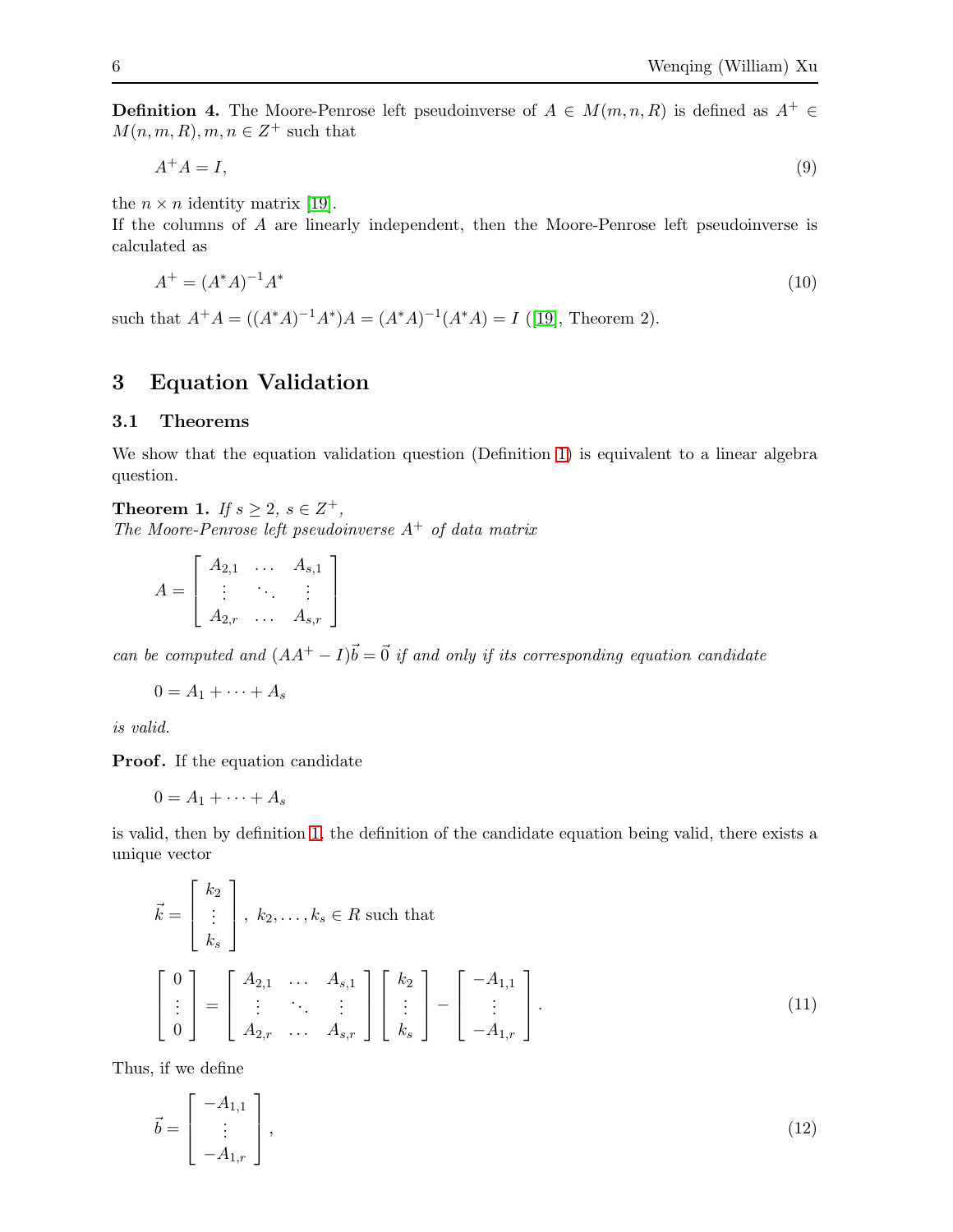we obtain the relationship

<span id="page-6-0"></span>
$$
A\vec{k} = \vec{b}.\tag{13}
$$

As a result, the least squares problem  $\min[A\vec{k} - \vec{b}]$  has a unique solution, and so the columns of A are linearly independent ([\[26\]](#page-15-0), 2.4).

From (definition [4\)](#page-5-1), we see that if the columns of A are linearly independent,  $A^*A$  is invertible, and so the Moore-Penrose left pseudoinverse can be computed as  $A^+ = (A^*A)^{-1}A^*$  [\(10\)](#page-5-2). As a result, multiplying both sides of  $(13)$  by  $A^+$  gives us

<span id="page-6-1"></span> $A^+A\vec{k} = A^+\vec{b}$ ,

and using [\(9\)](#page-5-3) yields

$$
\vec{k} = A^+ \vec{b}.\tag{14}
$$

Substituting [\(14\)](#page-6-1) in [\(13\)](#page-6-0) and subtracting  $\vec{b}$  from both sides obtains

$$
(AA^+ - I)\vec{b} = \vec{0}.\tag{15}
$$

Assume the Moore-Penrose left pseudoinverse of data matrix  $A$  can be computed as  $A^+$  and  $(AA^+ - I)\vec{b} = \vec{0}$ . We then have equation

<span id="page-6-2"></span>
$$
(AA^+ - I)\vec{b} = AA^+\vec{b} - \vec{b} = \vec{0}.\tag{16}
$$

Substituting  $A^{\dagger} \vec{b} = \vec{k}$  in [\(16\)](#page-6-2) yields the desired result

$$
A\vec{k} - \vec{b} = \vec{0}.
$$

We also see that we obtain some  $\vec{k} \in R^{s-1}$ .

As a result, there exists a unique  $k_2, \ldots, k_s$  such that for all experiments  $t, 1 \le t \le r$ ,

$$
0 = A_{1,t} + k_2 A_{2,t} + \cdots + k_s A_{s,t},
$$

so by definition [1,](#page-4-1) the equation candidate

$$
0=A_1+\cdots+A_s
$$

is valid.

We then show some theorems and corollaries that follow immediately from theorem [1.](#page-5-4)

**Theorem 2.** For  $F_i \in F$ ,  $A_1$ ,  $F_i = 0$  is valid if and only if  $0 = A_1$  is valid.

**Proof.** If there  $\exists F_i \in F, A_1$  such that  $F_i = 0$  is valid,  $F_{i,1}, \ldots, F_{i,r} = 0$ . Evaluating yields  $A_{1,1}, \ldots, A_{1,r} = 0$ , and so  $A_1 = 0$  is valid.

If  $A_1 = 0$  is valid, then assume string  $A_1 = B_1 A'_1$ <sup>1</sup><sub>1</sub>, where  $B_1 \text{ } \in F$ . Since R is a field, and all fields are integral domains [\[27\]](#page-15-1), either  $B_{1,1}, \ldots, B_{1,r} = 0$  or  $A'_{1,1}, \ldots, A'_{1,r} = 0$ . If  $B_1 \in F$ , then  $B_1 = 0$  is valid. Else,  $A'_1 = 0$  is valid, and so we repeat the previous procedure until we obtain  $\exists B_i \in F$ ,  $A_1$  such that  $B_i = 0$  is valid, or  $A'_1 = 1 = 0$  is valid, which is false in a field by definition.

<span id="page-6-3"></span>**Corollary 1.** *If*  $r < s - 1$ ,  $0 = A_1 + \cdots + A_s$  *cannot be valid.*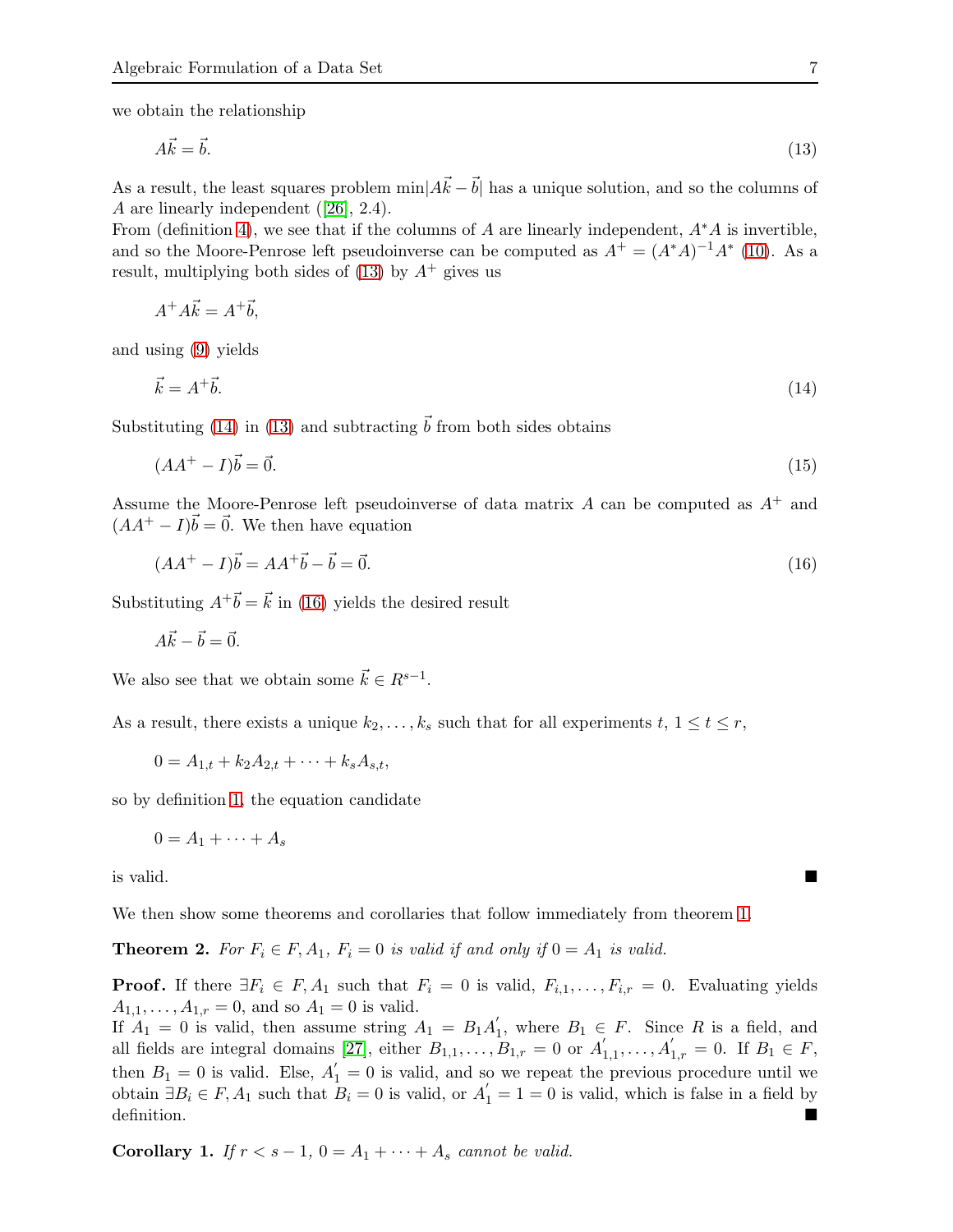**Proof.** If  $r < s - 1$ , then there are more columns than rows in the candidate equation's data matrix

$$
A = \begin{bmatrix} A_{2,1} & \cdots & A_{s,1} \\ \vdots & \ddots & \vdots \\ A_{2,r} & \cdots & A_{s,r} \end{bmatrix},
$$

and so the columns of A are not linearly independent. Thus,  $A^*A$  is not invertible ([\[28\]](#page-15-2), Theorem 3), and so  $A^+$  cannot be computed. By theorem [1,](#page-5-4)  $0 = A_1 + \cdots + A_s$  cannot be valid.

Corollary 2. *If data matrix* A *is square and invertible, its corresponding candidate equation is valid.*

**Proof.** If A is square and invertible, we have  $A^+A = I = AA^+$ . As a result,  $(AA^+ - I)\vec{b} = \vec{b}$  $[0]\vec{b} = \vec{0}$ . By theorem [1,](#page-5-4) the corresponding candidate equation is valid.

**Corollary 3.** The equation  $(AA^+ - I)\vec{b} = \vec{0}$  is valid if and only if  $1.\vec{b}$  is the eigenvalue, eigen*vector pair of matrix* AA+*.*

**Proof.** Assume  $(AA^+ - I)\vec{b} = \vec{0}$ . As a result, since  $\vec{b} \neq \vec{0}$  because of our equation candidate format,  $||AA^+ - I|| = 0$ , and so  $\vec{b}$  must be an eigenvector of  $AA^+ - I$ . Assume  $\vec{b}$  is an eigenvector of  $AA^+ - I$ . Thus, by definition,  $AA^+ \vec{b} = \vec{b}$ , and so  $AA^+ \vec{b} - \vec{b} =$  $(AA^+ - I)\vec{b} = \vec{0}$ .  $\vec{b} = \vec{0}.$ 

Next we see that by re-expressing equation validation and constant determination as linear algebraic operations, the computational complexity of the validation question (definition [1\)](#page-4-1) can be determined.

#### 3.2 Computational Complexity

We describe this problem as validating an equation candidate in the family of equation candidates involving elements of F,  $|F| = n$ , of size at most s, and of degree at most d that satisfies the data of  $r$  experiments. We assume that all additive and multiplicative operations are floating point operations. Evaluating each equation  $A_{i,k}$ ,  $1 \leq j \leq s-1, 1 \leq k \leq r$ , takes nd. Thus, constructing the matrix equation A will take  $O(rsdn)$  time.

As a result, determining whether a given equation candidate is valid involves calculating  $A^*A$ , determining the existence of  $(A^*A)^{-1}$ , calculating  $AA^+$ , and the value of  $(AA^+ - I)\vec{b}$ . These operations are done in  $O(rs^2)$ ,  $O(s^3)$ ,  $O(rs^2)$ , and  $O(rs)$  time respectively, where s is the size of the equation candidate and  $r$  is the number of experiments. By (corollary [1\)](#page-6-3), we see that  $r \geq s - 1$ . Thus, if

<span id="page-7-1"></span>
$$
t = \max(dn, r),\tag{17}
$$

the running time of checking whether an equation candidate is valid is  $O(tr^2)$ . We can now develop a search algorithm that applies this algorithm repeatedly to many different candidate equations to find one that is valid.

## <span id="page-7-0"></span>4 Equation Candidate Search

#### <span id="page-7-2"></span>4.1 Exhaustive Search Algorithm

We have demonstrated an algorithm that can verify whether a given candidate equation is valid. However, the second half of the problem of deriving algebraic equations that fit our data set is a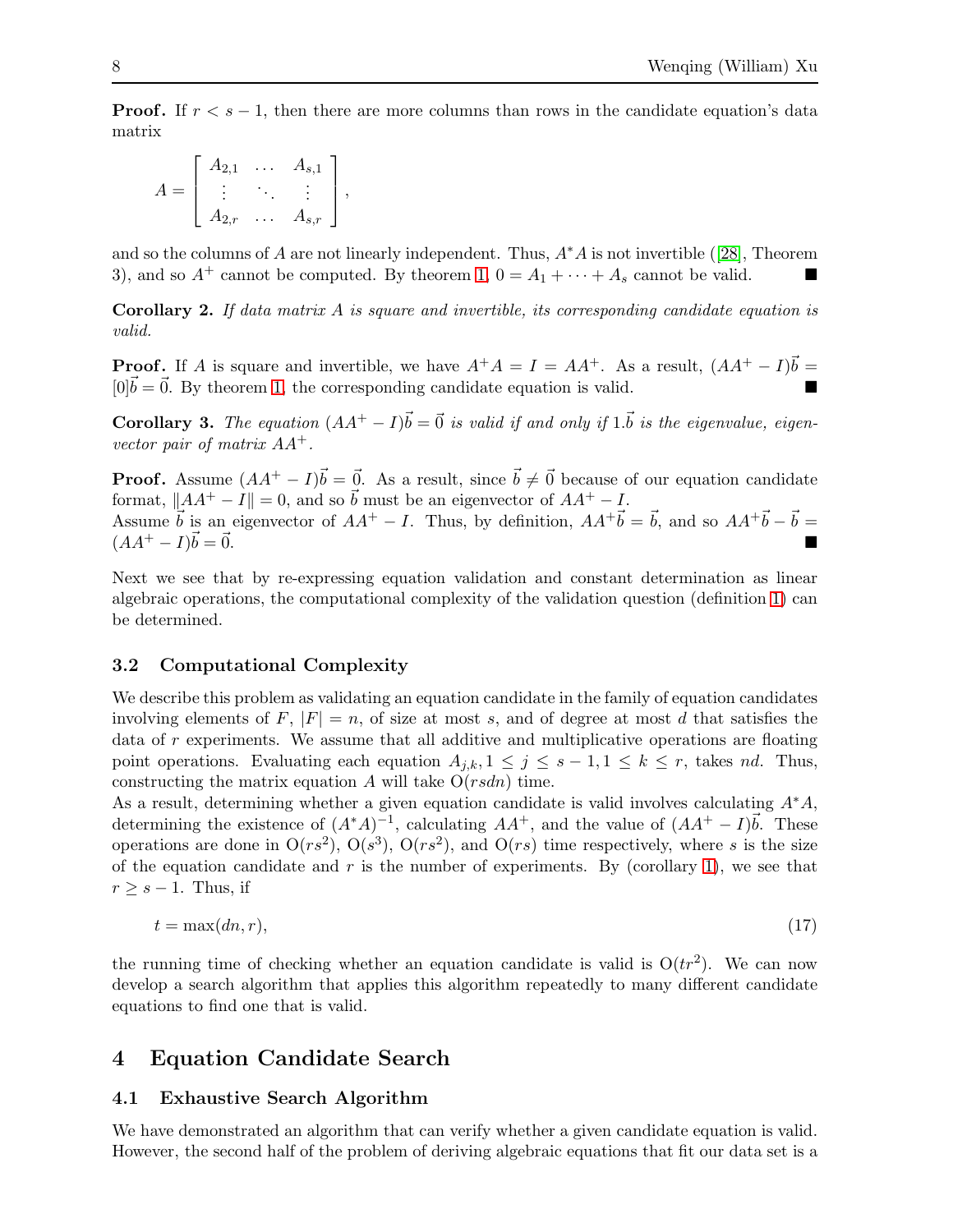search algorithm that finds valid equation candidates in a certain family of candidate equations. Referring to [\[20\]](#page-14-15), we can denote this problem as finding a valid equation candidate in the family of equation candidates involving elements of  $F$ ,  $|F| = n$ , of size at most s, and of degree at most d that satisfies the data of r experiments, where  $r \geq s - 1$  (cor [1\)](#page-6-3). We also bound d such that  $d \leq r/n$ .

We describe an exhaustive search algorithm for this problem as follows.

- 1. Begin by finding all valid equation candidates of size 1. This simply entails finding all  $F_i \in F$  such that  $F_{i,t} = 0$  for each experiment t.
- 2. Then find all valid equation candidates of size 2. This is begun by enumerating through all

 $A_1 = F_1^{f_1}$  $I_1^{f_1} \dots F_n^{f_n}, 0 \leq f_j \leq d, 1 \leq j \leq n$ , and no  $F_j$  is such that  $F_{j,t} = 0$  for each experiment t.

For each  $A_1$  we generate, we choose each  $A_2$  generated as above such that  $A_1 \neq A_2$ . We then obtain a list of all possible equation candidates of the form  $A_1 + A_2 = 0$ .

- 3. For each candidate  $A_1 + A_2 = 0$ , we apply [\(1\)](#page-5-4) to verify the equation candidate is valid.
- 4. To find all valid equation candidates of size  $k \leq s$ , for each instance of  $A_1 + \cdots + A_{k-1} = 0$ , we add an instance of  $A_k$  generated as in step 2 such that  $A_k \neq A_1, \ldots, A_{k-1}$ ,
- 5. Repeat the inductive step until you generate all candidate equations of size at most s.

To generate each  $A_i$ , it requires at most  $n^d$  steps. Since  $dn \leq r$ , from [\(17\)](#page-7-1), we see that  $t = r$ . Thus, to check the validity of all candidate equations of size at most s, the number of steps is

<span id="page-8-0"></span>
$$
nr + \sum_{i=2}^{s} n^{id} tr^2 \approx n^{ds} tr^2 \le n^{\frac{rs}{n}} r^3 = \left(n^{\frac{1}{n}}\right)^{rs} r^3.
$$
 (18)

Combining [\(18\)](#page-8-0) with the fact that  $e^{\frac{1}{e}} \geq x^{\frac{1}{x}}$  for all  $x \in R$  yields

<span id="page-8-1"></span>
$$
\left(n^{\frac{1}{n}}\right)^{rs}r^3 \le \left(e^{\frac{1}{e}}\right)^{rs}r^3. \tag{19}
$$

Using [\(18\)](#page-8-0) and [\(19\)](#page-8-1), we see that the time complexity of this algorithm is  $e^{O(1)rs}$ .

One drawback of this exhaustive search algorithm is that, in order to enumerate through all equations, the exponents of each variable of each additive term must be enumerated through as well. Using a property of finite fields, there is a method to find all valid equation candidates without parsing through all exponents of a variable.

#### 4.2 Finite Field Sieve Algorithm

#### 4.2.1 Introduction to Finite Fields

We will explain some relevant properties of finite fields [\[21\]](#page-14-16). A finite field of order p is some set  $F_p$ such that  $|F_p| = p$ , and two operations +,  $*$  that satisfy some properties: For all  $s_1, s_2, s_3 \in F_p$ ,

- 1.  $s_1 * s_2, s_1 + s_2 \in F_p$ .
- 2.  $(s_1 + s_2) + s_3 = s_1 + (s_2 + s_3) \cdot (s_1 * s_2) * s_3 = s_1 * (s_2 * s_3)$
- 3.  $s_1 + s_2 = s_2 + s_1$ ,  $s_1 * s_2 = s_2 * s_1$ .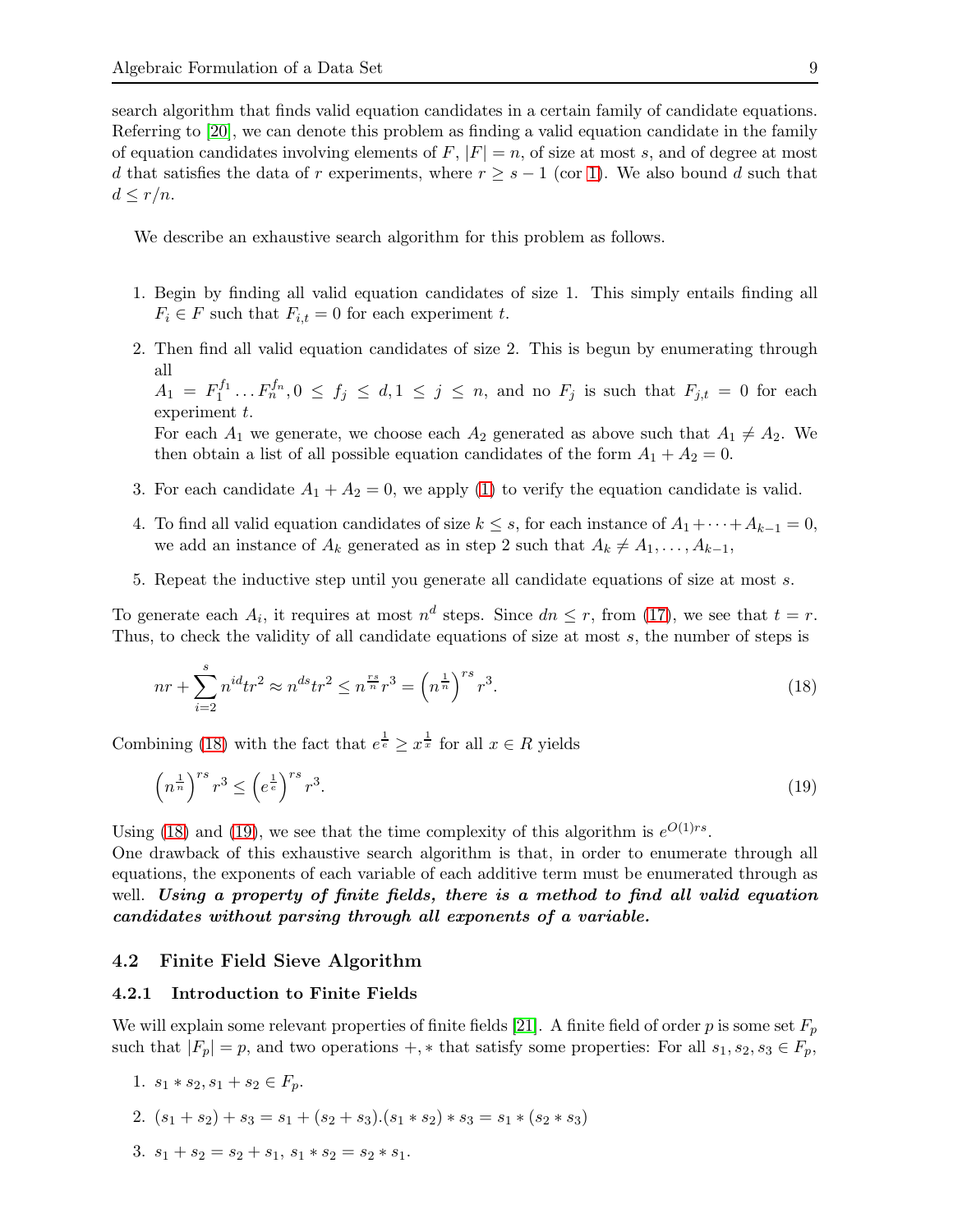$\blacksquare$ 

- 4. There exists a unique  $0, 1 \in F_p$  such that  $0 + s_1 = s_1, 1 * s_1 = s_1$ .
- 5. There exists a unique  $s_3$ ,  $s_4$  such that  $s_3 + s_1 = 0$  and  $s_4 * s_1 = 1$ .
- 6.  $s_1 * (s_2 + s_3) = s_1 * s_2 + s_1 * s_3$ .

One important property of a finite field is the order of an element  $s \in F_p$ . This is defined as the least exponent  $d \in \mathbb{Z}^+$  such that  $s^d = 1$ . In a finite field where p is prime, every non-zero element in  $F_p$  order 1 or a divisor of  $p-1$ .

#### 4.2.2 Algorithm Preliminaries

Assume we have some valid equation candidate of some degree d. If the data in our data sets are of some finite field  $F_p$ , where p is prime, then each  $A_i = F_1^{f_1}$  $F_1^{f_1} \dots F_n^{f_n}$  in our candidate is congruent to  $F_1^{f_1'} \dots F_n^{f_n'}$ , where  $f_1' = f_1 \mod p-1$ , ...,  $f_n' = f_n \mod p-1$ . As a result, if a verification algorithm can be performed in a finite field, we can bound the exponents of the family of equation candidates to be searched through.

We then show that, through a modified validation algorithm, it is possible to obtain a set of equation candidates such that one of those is a valid equation candidate.

Theorem 3. *Let there exists a homomorphism*

$$
\varphi: Q \to Z/pZ,\tag{20}
$$

*where p is prime, and let each*  $F_j \in Q, 1 \leq j \leq n$ . Also, let each  $F'_j = \varphi(F_j), 1 \leq j \leq n$ , and

$$
A'_{i} = F'^{f_{1}}_{1} \dots F'^{f_{n}}_{n}, f_{j} \in Z^{+} \cup \{0\}, 1 \leq j \leq n. \tag{21}
$$

*If*  $A_1 + \cdots + A_s = 0$  *is a valid equation candidate, then there exists a solution*  $\vec{x'} \in (Z/pZ)^{s-1}$ *such that*

$$
\begin{bmatrix} A'_{2,1} & \cdots & A'_{s,1} \\ \vdots & \ddots & \vdots \\ A'_{2,r} & \cdots & A'_{s,r} \end{bmatrix} \vec{x'} = \begin{bmatrix} -A'_{1,1} \\ \vdots \\ -A'_{1,r} \end{bmatrix}.
$$
 (22)

**Proof.** Let A be the equation matrix of  $A_1 + \cdots + A_s$  and

$$
\vec{b} = \begin{bmatrix} -A_{1,1} \\ \vdots \\ -A_{1,r} \end{bmatrix}.
$$

We see that if there exists a unique  $\vec{x} \in Q^{s-1}$  such that  $A\vec{x} - \vec{b} = \vec{0}$ , then  $\exists k \in Z^+$ , the least common denominator of all entries of A and  $\vec{b}$  such that  $k\left(A\vec{x}-\vec{b}\right) = k\vec{0} = \vec{0}$ , with  $kA \in Z^{r,s-1}, k\vec{b} \in Z^r.$ 

We then see that  $\exists \vec{x}' = k\vec{x} \mod p$  such that  $kA\vec{x}' - k\vec{b} = \vec{0} \mod p$ .

Define homomorphisms  $\phi: Q \to kQ$ ,  $\phi(q) = kq$ , and  $\Phi: Z \to Z/pZ$ ,  $\Phi(kq) = kq$  mod p. Thus, we can define  $\varphi: Q \to Z/pZ$  as  $\varphi(q) = \Phi(\phi(q)).$ 

Thus, we have that  $\Phi(\phi(A\vec{x}-\vec{b})) = \varphi(A)\varphi(\vec{x}) - \varphi(\vec{b}) = \Phi(\phi(\vec{0})) = \vec{0}$ , so there exists  $\varphi(\vec{x})$  such that  $\varphi(A)\varphi(\vec{x}) = \varphi(\vec{b}).$ 

We can modify the algorithm in [\(1\)](#page-5-4) for solving a linear system  $A\vec{x} = \vec{b}$  over a finite field in  $O(tr^2)$  time if such a solution exists, where the dimensions of A are  $r \times s$  [\[22\]](#page-15-3). As a result, there exists a polynomial time algorithm to "validate" the equation over the finite field.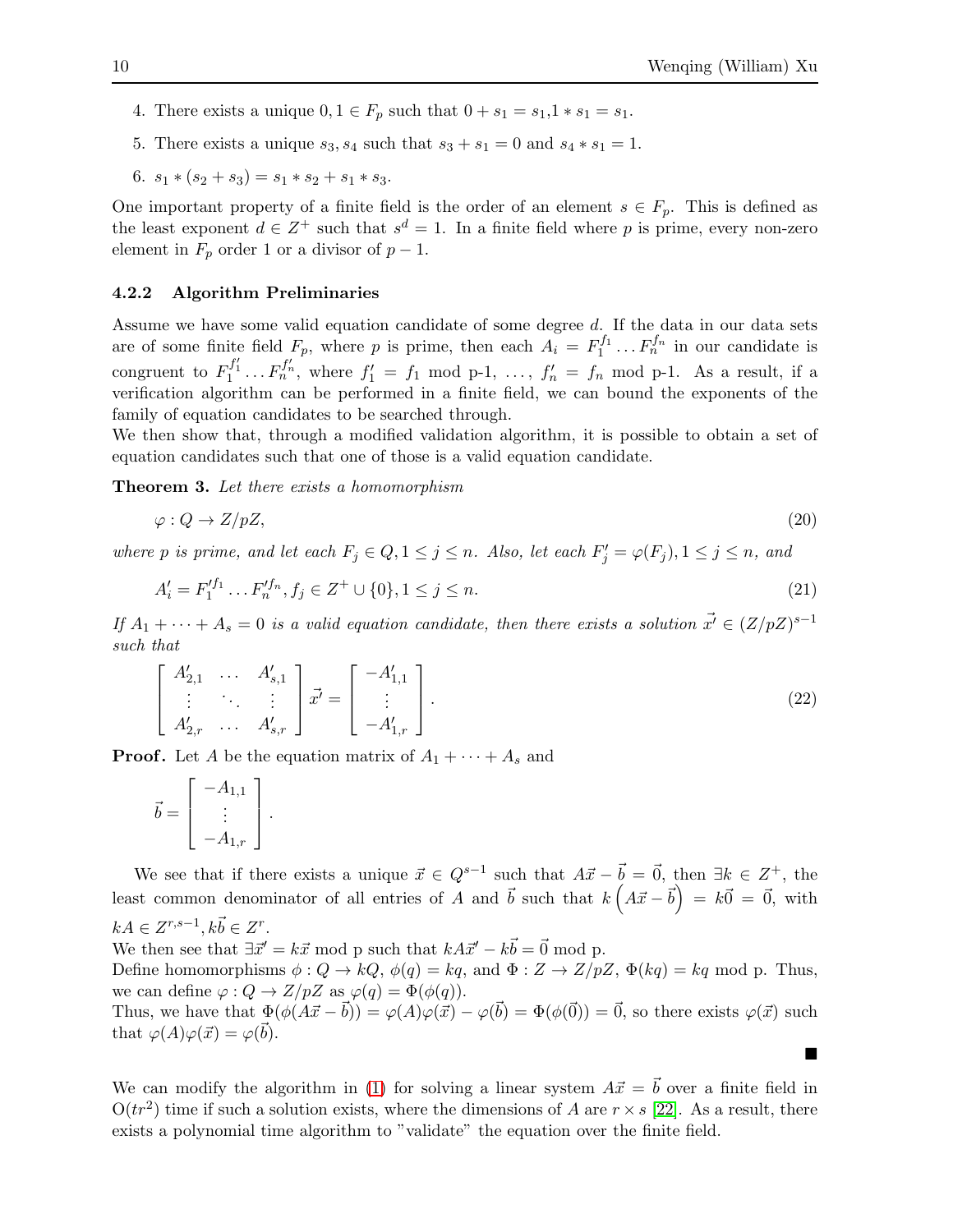#### 4.2.3 Algorithm Description

We will outline an algorithm to search for valid equation candidates of size at most s and degree at most d that satisfies the data of r experiments, where  $r \geq s - 1$ . Let  $p \leq \sqrt{d}$  be some prime. In addition, bound d such that  $d \leq r/n$ . Assume that all elements of our data set are floating point numbers and all operations are floating point operations.

- 1. Multiply each entry in the data set by a common denominator  $10^k, k \in \mathbb{Z}^+$ .
- 2. Take the modulo 3 of all elements in the data set and place all values in a duplicate data set  $D_3$ .
- 3. Perform the exhaustive search algorithm in section 4.[1](#page-7-2) on equation candidates of size  $s$ , degree at most  $3 - 1 = 2$ , that satisfies the data in  $D_3$  of the r experiments. For the verification algorithm, use [\(1\)](#page-5-4), but modified to apply to finite fields [\[22\]](#page-15-3), to write down the validated equation candidates in  $F_3$  in some list  $EqF_3$ .
- 4. Repeat steps 2 and 3 for a finite field of order 5, order  $7, \ldots, p$ .
- 5. Take equation candidates of size at most s and degree d such that, upon taking modulo 3 of each exponent, yields an equation candidate in  $EqF_3$ , taking modulo 5 of each exponent, yields an equation candidate in  $EqF_5, \ldots$ , taking modulo p of each exponent, yields an equation candidate in  $EqF_p$ , and write them down in  $FFV$ .
- 6. Validate the equation candidates in  $FFV$  using the original data set and the algorithm denoted in [1](#page-5-4) to obtain the valid equation candidates.

To multiply entry in the data set by a common denominator  $10^k, k \in \mathbb{Z}^+$  takes nr operations. Taking the modulo p of each operation takes  $nrO(1)$  operations. Since  $dn \leq r$ , from [\(17\)](#page-7-1), we see that  $t = r$ . We then see that  $p \le \sqrt{d} \le \sqrt{r/n}$ . Thus, using [\(18\)](#page-8-0) and [\(19\)](#page-8-1), checking the validity of all candidate equations of size at most  $p$  is approximately

<span id="page-10-0"></span>
$$
n^{\sqrt{\frac{r}{n}}r^3}) \approx e^{O(1)\sqrt{rs}}.\tag{23}
$$

To find all equation candidates in  $FFV$  involves first finding equation candidates in  $EqF_3$ equivalent to, with respect to modulo 3 of the exponents, equation candidates in  $EqF_5$ , with respect to modulo 5 of the exponents, and so on, and placing them in  $FFV'$ . This is accomplished by solving n linear equations, at most p times, on at most  $n^{3s}$  equation candidates. This takes  $n^{3s+1}O(d^2)p$ . This shows that  $|FFV'|=k$  is approximately constant.

We also must take into account that the exponents of those equation candidates in  $FFV'$  are in modulo p. For each exponent, there are p possible exponents because  $p \leq \sqrt{d}$ . As a result, there are  $k(n^s)^p$  equation candidates in FFV that we must validate using the algorithm denoted in [1.](#page-5-4) Thus, using [\(18\)](#page-8-0) and [\(19\)](#page-8-1), the running time is

<span id="page-10-1"></span>
$$
k\left(n^s\right)^p r^3 \approx e^{O(1)s\sqrt{r}} r^3. \tag{24}
$$

Thus, adding the running times of [\(23\)](#page-10-0) and [\(24\)](#page-10-1) yields the running time of the Finite Field Sieve, which is

$$
e^{O(1)\sqrt{rs}}.\tag{25}
$$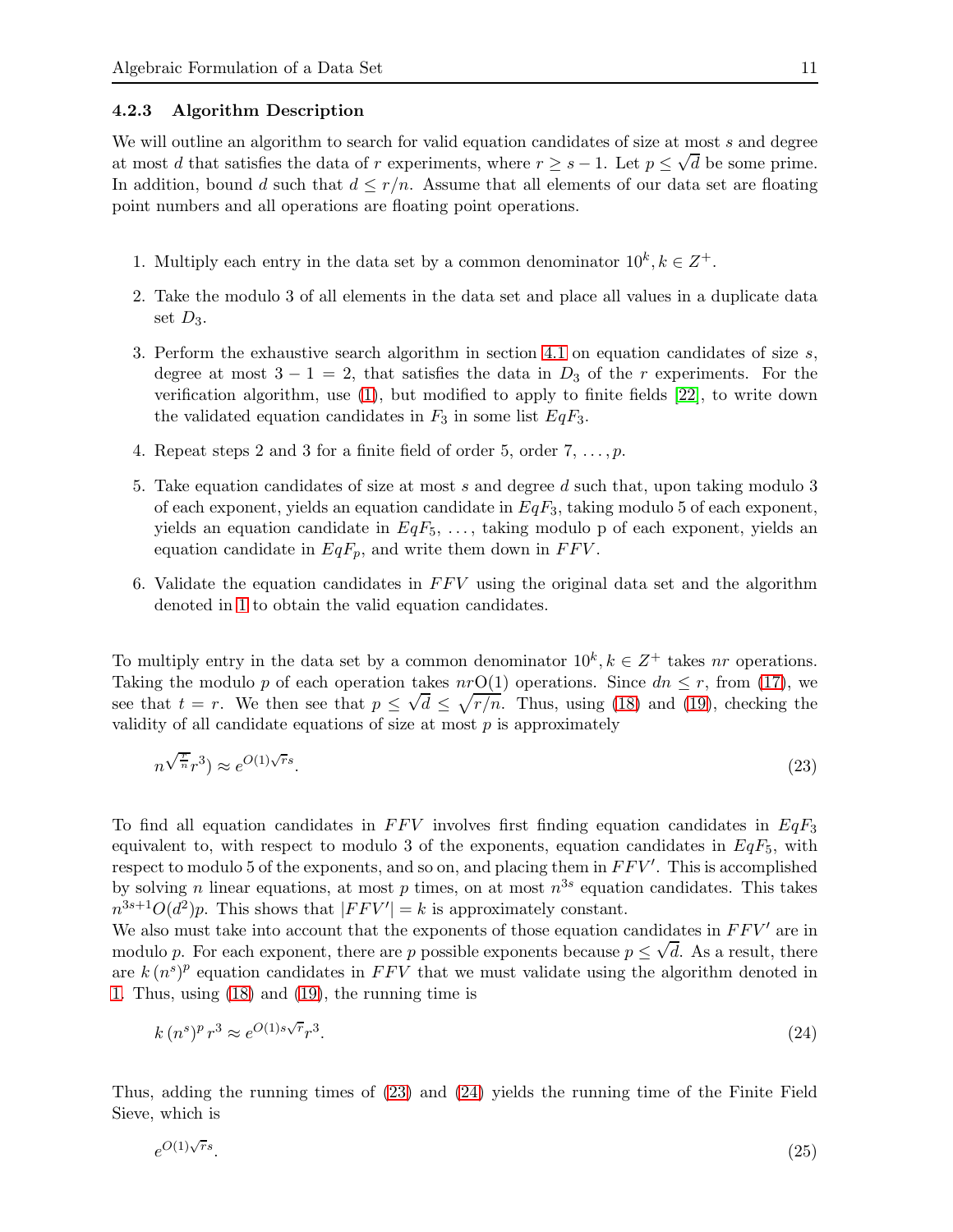## <span id="page-11-0"></span>5 Numerical Results

Equation candidates for the van der Waals equation of state [\[23\]](#page-15-4),

$$
\left(P + a\left(\frac{n}{V}\right)^2\right)\left(\frac{V}{n} - b\right) = RT \implies
$$
\n
$$
PV^3 - bnV^2 + an^2V - abn^3 - RnV^2T =
$$
\n
$$
PV^3 + k_2nPV^2 + k_3n^2V + k_4n^3 + k_5nV^2T = 0,
$$
\n(26)

were generated and verified using simulated data.

The pressure  $P$ , volume  $V$ , and number of moles  $n$  for 20 different virtual experiments were generated randomly. The van der Waals coefficients  $a = 2.45 \times 10^{-2}$ ,  $b = 2.661 \times 10^{-5}$  were values for hydrogen, the gas constant R was set as 8.3145. For each experiment, the temperature  $T$ was calculated.

The set of inputs and outputs that compose our candidate equations is  $L \cup F = \{P, V, n, T\}$ . The data points are recorded in Table [1.](#page-11-1) We searched in the family of algebraic equation candidates

<span id="page-11-1"></span>

| <b>Experiment Number</b> | Ρ              | V              | Τ              | n         |
|--------------------------|----------------|----------------|----------------|-----------|
| 1                        | 3              | $\overline{2}$ | $\overline{2}$ | 0.186219  |
| $\overline{2}$           | $\overline{2}$ | 3              | 4              | 0.362773  |
| 3                        | 4              | 4              | 5              | 0.38854   |
| 4                        | 5              | 1              | 8              | 0.0987221 |
| 5                        | 6              | 5              | 1              | 3.60872   |
| 6                        | 7              | 11             | 2.5            | 3.70502   |
| 7                        | 9              | 3              | 2.2            | 1.4782    |
| 8                        | 2.5            | 4.1            | 7.3            | 0.174113  |
| 9                        | 5.3            | 6.4            | 9.7            | 0.425028  |
| 10                       | 4.4            | 3.2            | 8.2            | 0.214052  |

Table 1. Recorded Data Points for Van Der Waals Test

of additive size 5 and exponent order 5. The exhaustive search and finite field sieve methods were used to generate candidate equations and apply their respective search methods to find the valid equation candidates.

For various valid and invalid candidates related to the van der Waals equation, the existence of the Moore-Penrose inverse and validity of the subsequent equation  $(AA^+ - I)\vec{b} = 0$  for each of their corresponding data matrices was verified in Julia.

In determining the existence of the Moore-Penrose inverse, Gaussian elimination is applied to the matrix  $A^*A$ . In turning the matrix into row echelon form, if the algorithm detects a diagonal entry that is within some bound  $\epsilon = 0.0001$  of zero, the matrix is determined to be not invertible. If all diagonal entries are outside that bound, the matrix is considered left invertible.

The left Moore-Penrose pseudoinverse is calculated as  $(A^*A)^{-1}A^*$ .  $(A^*A)^{-1}$  is calculated by performing the same Gauss-Jordan operations in reducing matrix A∗A to reduced row echelon form to the identity matrix.

In determining the validity of some equation candidate, we compute, based on the values of the equation matrix A, pseudoinverse  $A^+$ , and  $\vec{b}$ , the vector

<span id="page-11-2"></span>
$$
\vec{b'} = AA^+\vec{b}.\tag{27}
$$

Construct some vector  $\vec{c}$  using [\(27\)](#page-11-2), such that

<span id="page-11-3"></span>
$$
\vec{c}[i] = \frac{\vec{b}[i] - \vec{b'}[i]}{\vec{b}[i]}, \quad 1 \le i \le \dim(\vec{b}).\tag{28}
$$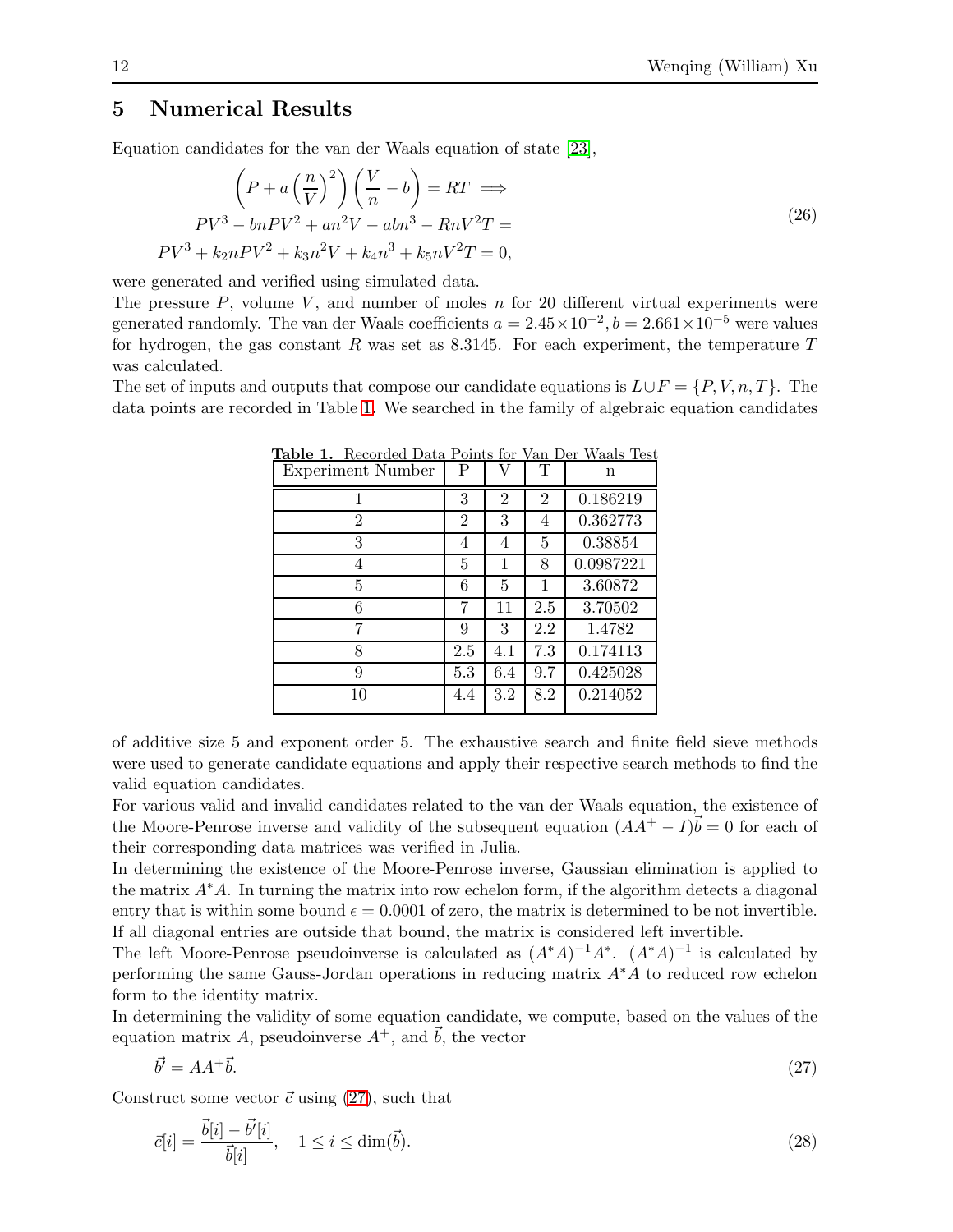After the construction of  $\vec{c}$  from [\(28\)](#page-11-3), if the result of  $\|\vec{c}\|$  is within some bound  $\epsilon = 0.0001$  of zero, the associated candidate equation is judged as valid. If the equation is outside the bound, the equation candidate is judged as not valid.

Below is a selection of outputs by the exhaustive search algorithm.

. . .  $PV + PVT + NT \implies k_2 = 2.3142 \quad k_3 = -2.1348$  $PV + PVT + NT^2 \implies k_2 = 1.7452 \quad k_3 = -1.3145$ . . .  $PV^3 + bnPV^2 + n^2V + n^3 + nV^2T \implies k_2 = -2.661 \times 10^{-5}$   $k_3 = 2.45 \times 10^{-2}$  $k_4 = 6.51935 \times 10^{-7}$   $k_5 = -8.3145$ 

In applying the exhaustive search and finite field sieve, both algorithms yielded the same valid equation  $PV^3 + nPV^2 + n^2V + n^3 + nV^2T$  when  $\epsilon = 0.0001$ . Both algorithms also rejected all other equation candidates in our search family of equations.

# <span id="page-12-0"></span>6 Concluding Remarks

We have demonstrated a novel approach in deriving compact laws from a data set. In this approach, an algebraic model is derived to verify whether a certain algebraic equation fits the data set. With this model, we solve the problem of determining constants for equations with additive terms. We have also developed algorithms to parse through a family of algebraic equations, one by exhaustive search and the other based on the finite field sieve, which is more efficient. In addition, we prove that both algorithms are guaranteed to converge in finding an equation that describes a data set if the equation belongs to the family in which the algorithms are applied.

The devised algebraic equation verification algorithm runs in  $O(tr^2)$  time. r is the number of experiments done, and  $t = \max(dn, r)$ , with d being the number of additive terms of the candidate, and  $m, n$  being the number of input and output variables in the data. We have proved that the question of equation validation with respect to constants is exactly the question of the existence of the pseudoinverse  $A^+$  and the calculation of  $(AA^+ - I)\vec{b}$  (Theorem [1\)](#page-5-4). A numerical method was devised to determine whether a pseudoinverse exists with respect to a bound. Another method was used to determine whether  $(AA^+ - I)\vec{b}$  is within some bound of  $\alpha$  using squared residuals. This algorithm succeeded in validating the van der Waals equation and calculating its constants, while rejecting all other equation candidates. The exhaustive search algorithm runs in  $e^{O(1)rs}$  time, where r is the number of experiments in the data and s is the maximum number of additive terms in the family of equations to be searched. The finite field sieve algorithm improves on our exhaustive search algorithm by converting our data into elements of a finite field to reduce the number of equations needed to be searched. This algorithm runs in  $e^{O(1)\sqrt{rs}}$  time, which makes the algorithm run in sub-exponential time with respect to the number of experiments. Both algorithms searched through the same family of algebraic equations relating to the van der Waals equation and converged on the valid equation.

The proposed approach transforms the problem of deriving meaning from data into formulating a linear algebra model and finding equations that fit the data. Such a formulation allows the finding of equation candidates in an explicit mathematical manner. For a certain type of compact theory, our approach assures convergence, with the discovery being computationally efficient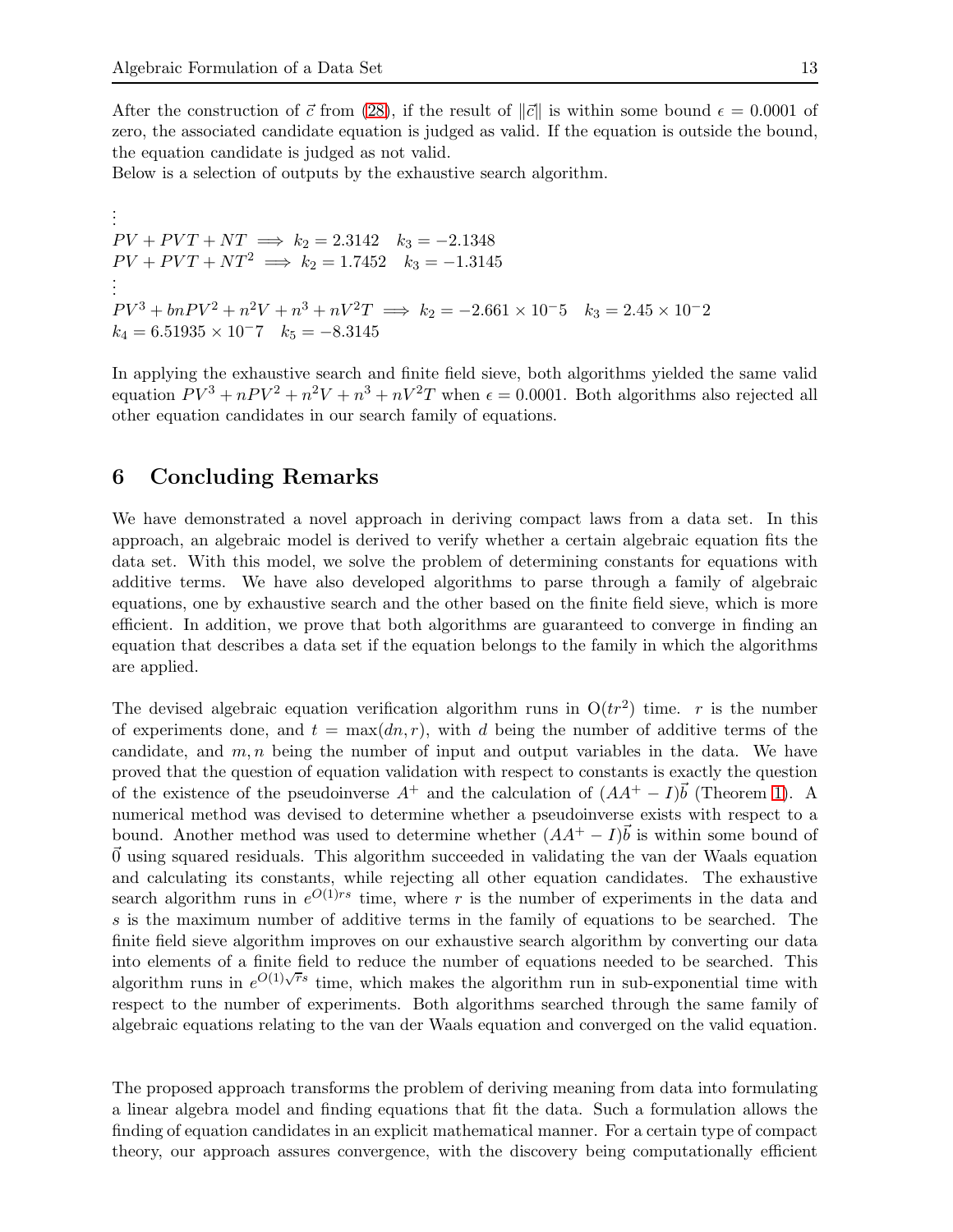and mathematically precise. However, several limitations exist. One is that not all natural laws are in algebraic form. For example, for an RLC circuit [\[24\]](#page-15-5), which includes exponents, sinusoids, and complex numbers, applying our algorithms to data of this type would yield a Taylor approximation of the equation, which may not be accurate for larger values. Another lies in the fact that the Finite Field Sieve algorithm is still relatively slow due to it being exponential with respect to the maximum number of additive terms to be searched through. These problems may limit the algorithm's effectiveness on certain data sets. To improve this approach, further work includes finding a mathematical analogue of this process applicable to vectors. Currently, all vector algebraic equations must be found component-wise. In addition, applying certain transforms (e.g., Fourier or Laplace) on exponential, logarithmic, or sinusoidal equation candidates may expand the number of data types that can fit an equation.

We believe the most promising direction is determining a search algorithm based on linear algebra such that valid candidate equations can be discovered with high probability. This is due to the candidate equation evolution dependent on multiplication by diagonal matrices, which do not change a matrice's eigenvector space [\[25\]](#page-15-6). There are several potential search criterion that are worthy of study to use as a tool for supervised training. This may lead to a probabilistic algorithm that runs in polynomial time. This re-expression of the problem of derivation of natural laws from data into a linear algebra model creates enormous potential for refining constant evaluation, search, and learning algorithms.

# 7 Materials

The Julia code is available with this pre-print on arXiv. The code is distributed under a Creative Commons Attribution 4.0 International Public License. If you use this work please attribute to Wenqing Xu and Mark Stalzer, Deriving compact laws based on algebraic formulation of a data set, arXiv, 2017.

# 8 Acknowledgements

This research was funded by the Gordon and Betty Moore Foundation through Grant GBMF4915 to the Caltech Center for Data-Driven Discovery.

This researched was conducted as the named Caltech SURF program of Dr. Jane Chen.

# <span id="page-13-0"></span>References

- <span id="page-13-1"></span>[1] M. Stalzer and C. Mentzel, "A preliminary review of influential works in data-driven discovery," *SpringerPlus*, vol. 5, no. 1, p. 1266, 2016.
- [2] I. Arnaldo, U.-M. O'Reilly, and K. Veeramachaneni, "Building predictive models via feature synthesis," in *Proceedings of the 2015 Annual Conference on Genetic and Evolutionary Computation*, pp. 983–990, ACM, 2015.
- <span id="page-13-2"></span>[3] M. Schmidt and H. Lipson, "Distilling free-form natural laws from experimental data," *Science*, vol. 81, no. 324, 2009.
- <span id="page-13-3"></span>[4] T. M. Mitchell, "Mining our reality," *Science*, vol. 326, no. 5960, pp. 1644–1645, 2009.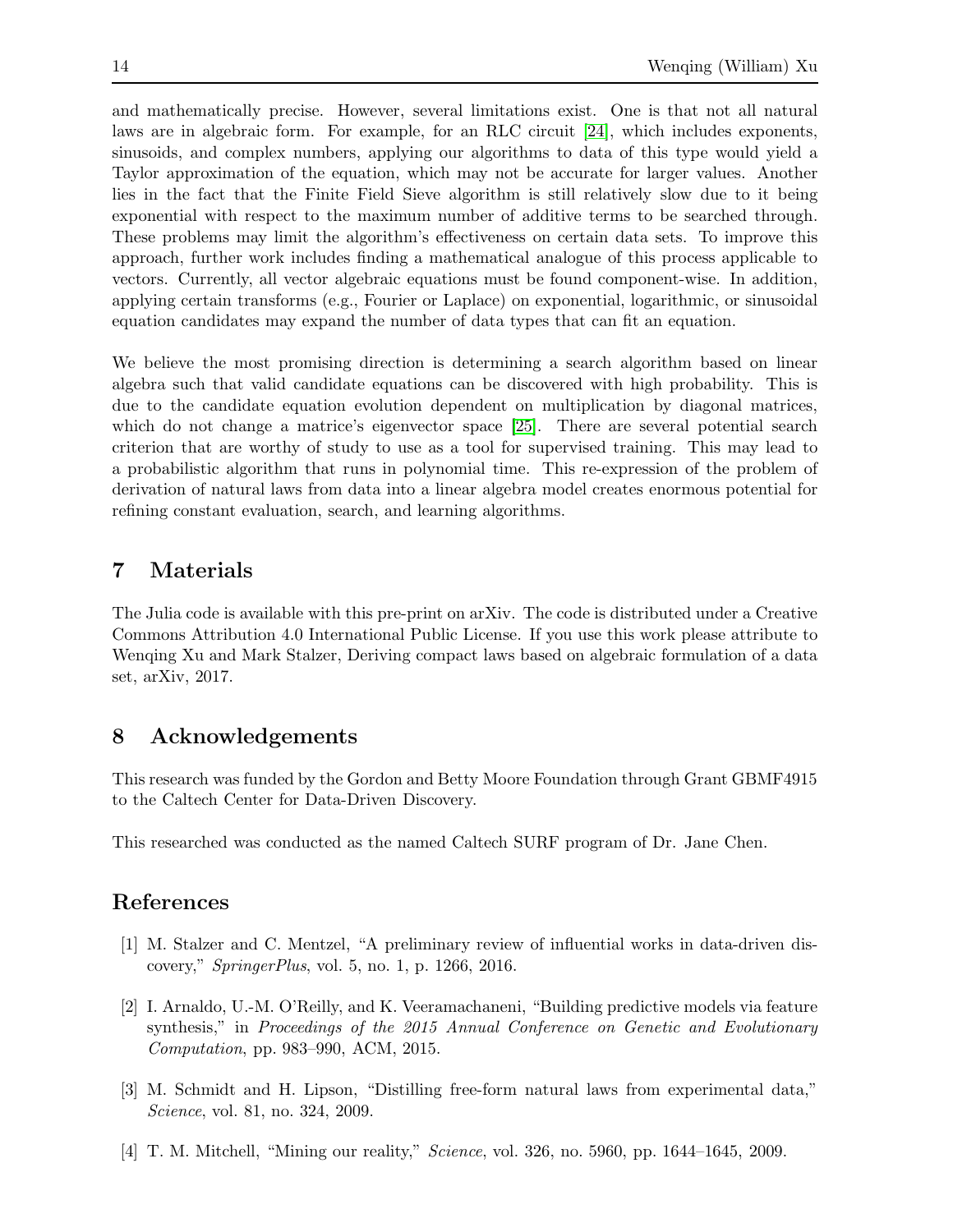- <span id="page-14-0"></span>[5] H. Schaeffer, R. Caflisch, C. D. Hauck, and S. Osher, "Sparse dynamics for partial differential equations," *Proceedings of the National Academy of Sciences*, vol. 110, no. 17, pp. 6634–6639, 2013.
- <span id="page-14-2"></span><span id="page-14-1"></span>[6] A. J. Roberts, *Model emergent dynamics in complex systems*. SIAM, 2014.
- [7] R. Kune, P. K. Konugurthi, A. Agarwal, R. R. Chillarige, and R. Buyya, "Genetic algorithm based data-aware group scheduling for big data clouds," in *2014 IEEE/ACM International Symposium on Big Data Computing (BDC)*, pp. 96–104, IEEE, 2014.
- <span id="page-14-4"></span><span id="page-14-3"></span>[8] R. Poli and J. Koza, "Genetic programming," in *Search Methodologies*, pp. 143–185, Springer, 2014.
- <span id="page-14-5"></span>[9] M. Jordan and T. Mitchell, "Machine learning: Trends, perspectives, and prospects," *Science*, vol. 349, no. 6245, pp. 255–260, 2015.
- [10] J. Snoek, H. Larochelle, and R. P. Adams, "Practical Bayesian optimization of machine learning algorithms," in *Advances in neural information processing systems*, pp. 2951–2959, 2012.
- <span id="page-14-6"></span>[11] W. La Cava, K. Danai, and L. Spector, "Inference of compact nonlinear dynamic models by epigenetic local search," *Engineering Applications of Artificial Intelligence*, vol. 55, pp. 292– 306, 2016.
- <span id="page-14-8"></span><span id="page-14-7"></span>[12] Z. Ghahramani, "Probabilistic machine learning and artificial intelligence," *Nature*, vol. 521, no. 7553, pp. 452–459, 2015.
- <span id="page-14-9"></span>[13] J. Pearl, *Probabilistic Reasoning in Intelligent Systems: Networks of Plausible Inference*. San Francisco, CA, USA: Morgan Kaufmann Publishers Inc., 1988.
- [14] A. P. Dempster, N. M. Laird, and D. B. Rubin, "Maximum likelihood from incomplete data via the EM algorithm," *Journal of the Royal Statistical Society. Series B (methodological)*, pp. 1–38, 1977.
- <span id="page-14-10"></span>[15] A. Lucas, M. Stalzer, and J. Feo, "Parallel implementation of fast randomized algorithms for low rank matrix decomposition," *Parallel Processing Letters*, vol. 24, no. 01, p. 1450004, 2014.
- <span id="page-14-11"></span>[16] S. L. Brunton, J. H. Tu, I. Bright, and J. N. Kutz, "Compressive sensing and low-rank libraries for classification of bifurcation regimes in nonlinear dynamical systems," *SIAM Journal on Applied Dynamical Systems*, vol. 13, no. 4, pp. 1716–1732, 2014.
- <span id="page-14-12"></span>[17] S. L. Brunton, J. L. Proctor, and J. N. Kutz, "Discovering governing equations from data by sparse identification of nonlinear dynamical systems," *Proceedings of the National Academy of Sciences*, vol. 113, no. 15, pp. 3932–3937, 2016.
- <span id="page-14-13"></span>[18] V. Barger and M. G. Olsson, *Classical mechanics: A modern perspective*, vol. 2. McGraw-Hill New York, 1995.
- <span id="page-14-14"></span>[19] R. Penrose, "A generalized inverse for matrices," in *Mathematical Proceedings of the Cambridge Philosophical society*, vol. 51, pp. 406–413, Cambridge Univ Press, 1955.
- <span id="page-14-16"></span><span id="page-14-15"></span>[20] M. Stalzer, "On the enumeration of sentences by compactness," *arXiv*, June 2017.
- [21] R. Lidl and H. Niederreiter, *Introduction to finite fields and their applications*. Cambridge University Press, 1994.